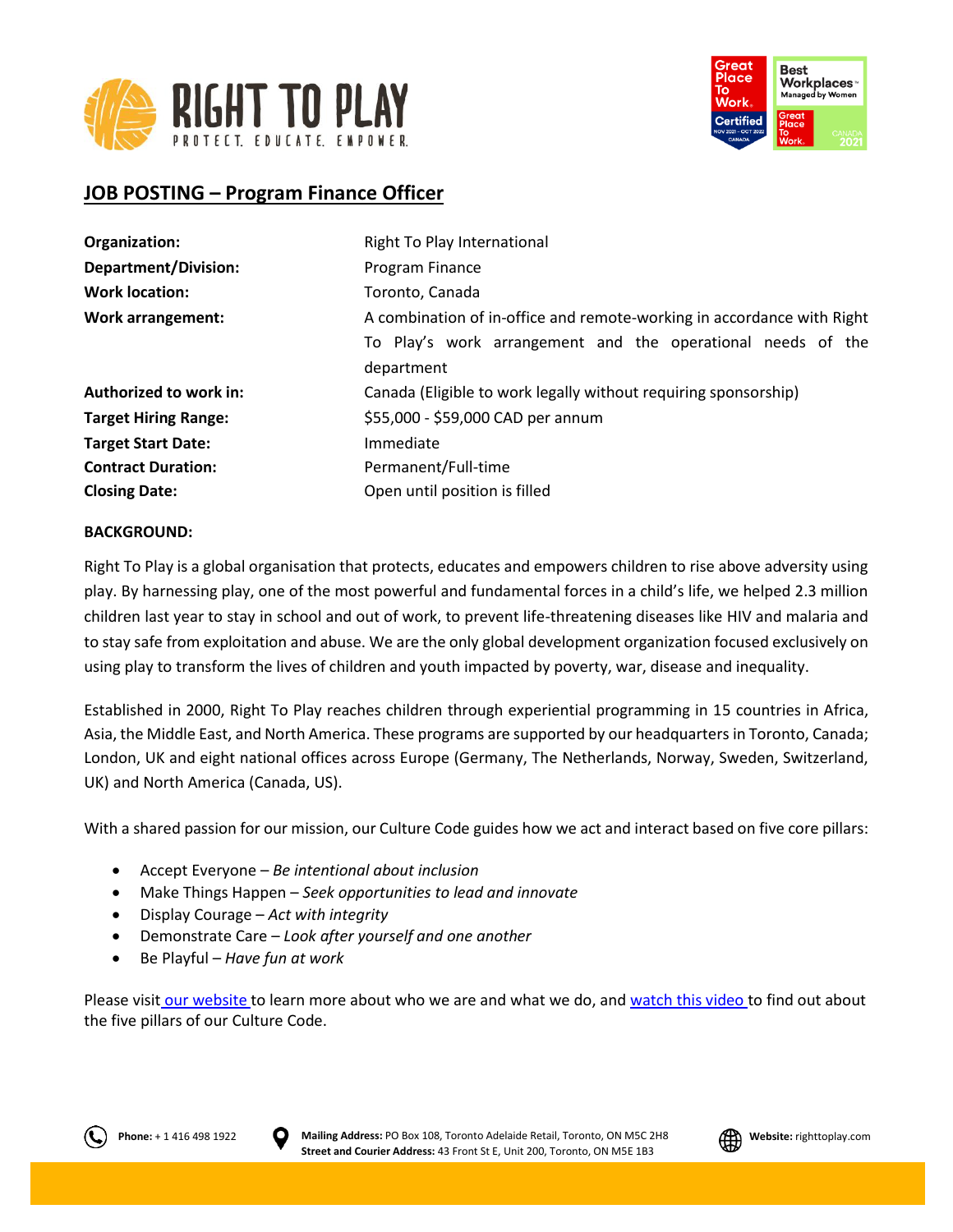



# **JOB SUMMARY:**

Reporting to the Senior Manager, Program Finance, the Program Finance Officer will be responsible for supporting the Program Finance team with the budgeting and financial reporting against a portfolio of program grants and contracts, in compliance with both donor and Right To Play (RTP)'s policies and procedures. You will provide financial insights that accompany the programmatic and operational reporting on the grants provided by the Global Partnerships team and National Offices. You will also provide inputs to the Senior Manager, Program Finance in the development of procedures that better support budgeting, financial reporting and compliance for the entire organization.

\_\_\_\_\_\_\_\_\_\_\_\_\_\_\_\_\_\_\_\_\_\_\_\_\_\_\_\_\_\_\_\_\_\_\_\_\_\_\_\_\_\_\_\_\_\_\_\_\_\_\_\_\_\_\_\_\_\_\_\_\_\_\_\_\_\_\_\_\_\_\_\_\_\_\_\_\_\_\_\_\_\_\_\_\_\_\_\_\_\_\_

Occasional travel to RTP countries of operation is required.

# **PRIMARY RESPONSIBILITIES:**

# **Job Responsibility #1: Financial Monitoring and Reporting (30% of Time):**

- Designs, generates and analyses financial reports for the donor and internal management.
- Provides program financial analysis and recommendations on spending rates, over and under-spending and pattern of expenditure.
- Reviews the monthly financial reports and follows-up on issues related to coding; follows-up with the Field Finance Team on reallocate and recode expenses and other charges.
- Prepares financial reports for donors for the assigned grants with narratives, explaining any variances to project budgets.
- Coordinates closely with the Program team and the Finance team to contribute to the annual revenue recognition and audit process.
- Supports and facilitates donor audits.

# **Job Responsibility #2: Budget Development and Technical Support (25% of Time):**

• Contributes to the development of project budgets, notes and narratives for funding proposals; participates in proposal development for major grants.

\_\_\_\_\_\_\_\_\_\_\_\_\_\_\_\_\_\_\_\_\_\_\_\_\_\_\_\_\_\_\_\_\_\_\_\_\_\_\_\_\_\_\_\_\_\_\_\_\_\_\_\_\_\_\_\_\_\_\_\_\_\_\_\_\_\_\_\_\_\_\_\_\_\_\_\_\_\_\_\_\_\_\_\_\_\_\_\_\_\_

- Provides technical guidance on budget development for new grant proposals.
- Ensures that proposal budget aligns with donor requirements and RTP reporting requirements.
- Assists with the annual RTP budget development and upload process; coordinates timely submission of budgets from assigned regions and countries.
- Works with the Global Program Partnerships team to ensure RTP activity based budgets are aligned with approved grant budgets.
- Notifies program team of any significant budget changes that require donor approval and recommends necessary communications.
- Submits revised budgets received from Country Offices to the Finance HQ team.
- Maintains accurate and accessible records of uploaded budget for assigned regions and countries. \_\_\_\_\_\_\_\_\_\_\_\_\_\_\_\_\_\_\_\_\_\_\_\_\_\_\_\_\_\_\_\_\_\_\_\_\_\_\_\_\_\_\_\_\_\_\_\_\_\_\_\_\_\_\_\_\_\_\_\_\_\_\_\_\_\_\_\_\_\_\_\_\_\_\_\_\_\_\_\_\_\_\_\_\_\_\_\_\_\_\_



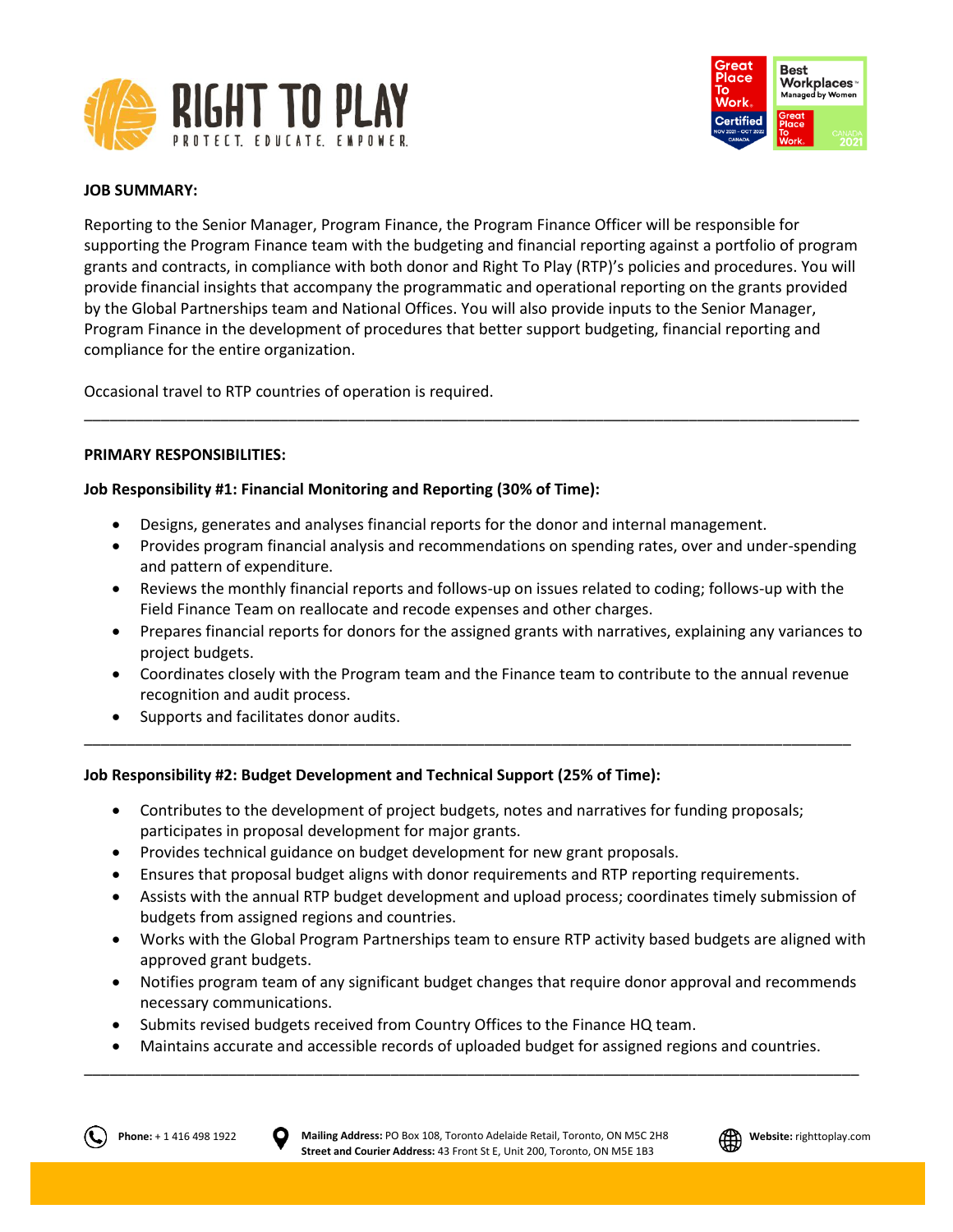



# **Job Responsibility #3: Grant Contract Review (20% of Time):**

- Reviews draft contracts and provides advice on financial compliance; supports negotiations with donors, as required.
- Ensures that financial contract requirements are fully understood and met by the relevant stakeholders. For large and complex grants, conducts briefings for relevant staff across the organization on financial compliance.
- Maintains archive of grant contracts and amendments, for all assigned grants, both electronic and hard copy.
- Maintains information on related sub-contract agreements with partners, for all assigned grants. \_\_\_\_\_\_\_\_\_\_\_\_\_\_\_\_\_\_\_\_\_\_\_\_\_\_\_\_\_\_\_\_\_\_\_\_\_\_\_\_\_\_\_\_\_\_\_\_\_\_\_\_\_\_\_\_\_\_\_\_\_\_\_\_\_\_\_\_\_\_\_\_\_\_\_\_\_\_\_\_\_\_\_

# **Job Responsibility #4: Capacity Building on Grant Compliance and System Improvement (20% of Time):**

- Provides training to different stakeholders in areas of proposal budget development, financial reporting, and donor financial compliance.
- Contributes to the development of RTP financial policies, procedures and systems.
- Assists Program Finance team in the development and improvement of internal reporting system. \_\_\_\_\_\_\_\_\_\_\_\_\_\_\_\_\_\_\_\_\_\_\_\_\_\_\_\_\_\_\_\_\_\_\_\_\_\_\_\_\_\_\_\_\_\_\_\_\_\_\_\_\_\_\_\_\_\_\_\_\_\_\_\_\_\_\_\_\_\_\_\_\_\_\_\_\_\_\_\_\_\_\_

\_\_\_\_\_\_\_\_\_\_\_\_\_\_\_\_\_\_\_\_\_\_\_\_\_\_\_\_\_\_\_\_\_\_\_\_\_\_\_\_\_\_\_\_\_\_\_\_\_\_\_\_\_\_\_\_\_\_\_\_\_\_\_\_\_\_\_\_\_\_\_\_\_\_\_\_\_\_\_\_\_\_\_

# **Job Responsibility #5: Other Tasks as Assigned (5% of Time)**

# MINIMUM QUALIFICATIONS (Must have):

# **EDUCATION/TRAINING/CERTIFICATION:**

• University degree or equivalent in accounting, commerce, business, finance or a related field.

#### **EXPERIENCE:**

- 3 years of experience in grants financial management
- Experience with government international development agencies such as GAC, NORAD, UKAid, USAID, or other donor agencies.

# **COMPETENCIES/PERSONAL ATTRIBUTES:**

- Strong analytical skills with attention to detail.
- Team player having ability to work effectively with people from different backgrounds.
- Excellent communication and interpersonal skills.
- Good time management skills and ability to prioritize and execute tasks in a high-pressure, multi-project environment.

# **KNOWLEDGE/SKILLS:**

• Advanced Microsoft Office skills, especially in Excel.



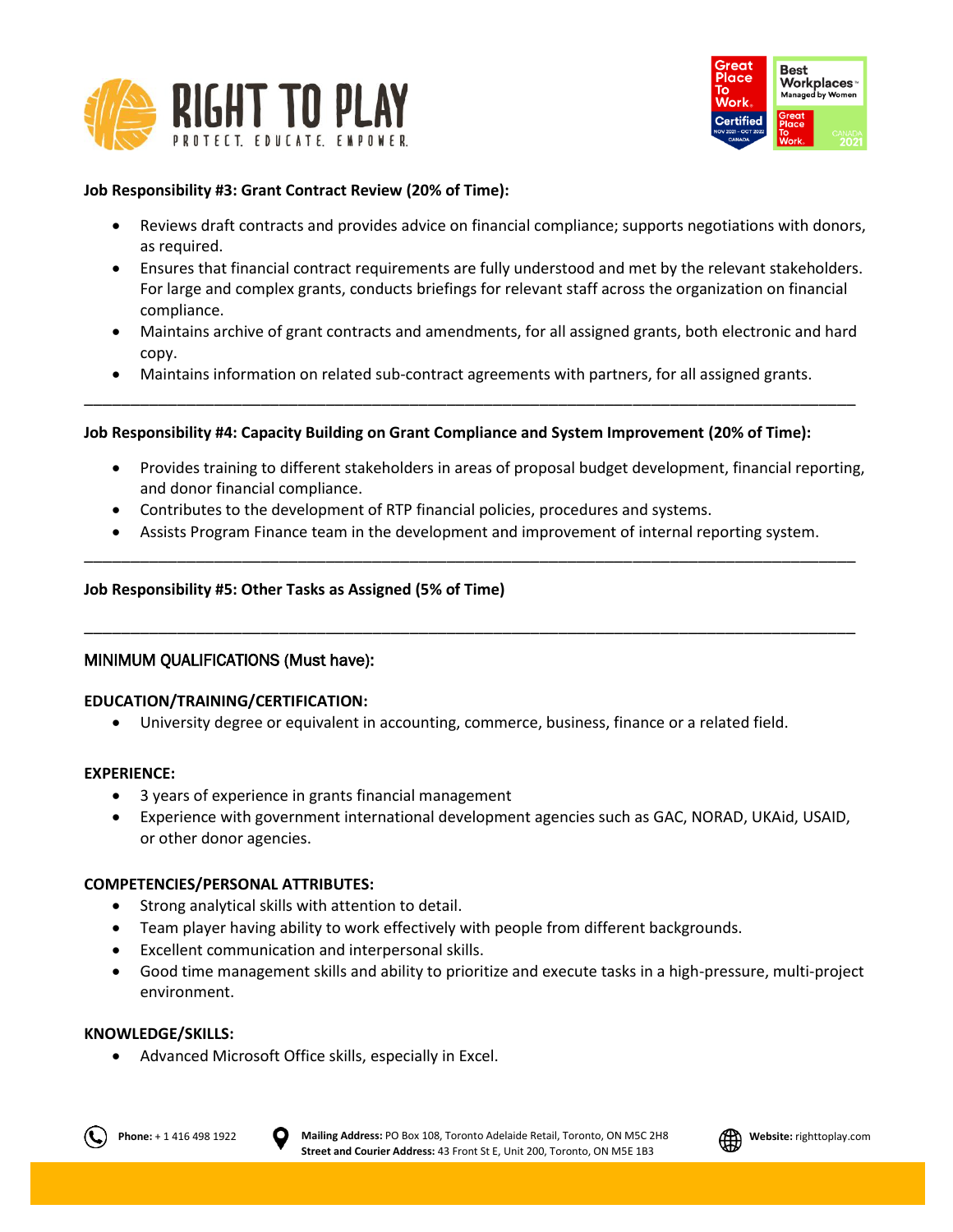



- Financial analysis, budgeting, and financial reporting.
- Data analytics and visualisation software, e.g. Power BI

# **LANGUAGES:**

• Fluency in spoken and written English.

# DESIRED QUALIFICATIONS (An Asset):

- Accounting designation such as CA, CGA, CMA, or CPA or related experience and qualifications.
- Understanding of the international development sector.
- Understanding of accounting software, particularly Microsoft Dynamics 365.
- Fluency in French, Arabic and/or any other languages of RTP countries of operations.

### **WHO YOU ARE:**

You are highly driven, results-oriented, collaborative and well-rounded leader with a passion for working with children and youth. You are an exceptional communicator with excellent networking skills.

### **WHAT YOU'LL GET:**

The opportunity to work with a passionate, innovative and collaborative team where you have the ability to make things happen. You will gain experience working for a Great Place to Work® Canada Certified and globally recognized organization with a healthy culture premised on our Culture Code **(accept everyone, make things happen, display courage, demonstrate care and be playful)**. In addition, we offer a competitive salary and benefits package including Group RRSP Plan, gym membership, flexible work policy (e.g. work from home and flex hours), personal days, personal learning and development days and summer/winter hours.

#### **HOW TO APPLY:**

If you are interested in applying for this position, please apply **[here](https://righttoplay.hiringplatform.ca/59041-program-finance-officer/206050-application-form/en)** with your resume and cover letter.

While we thank all applicants for their interest, only those selected for interviews will be contacted. **Shortlisting of applications will begin immediately and interviews may be held before the closing date.**

Right To Play provides equal employment opportunities to employees regardless of their gender, race, religion, age, disability, sexual orientation or marital status. As such, we encourage groups who have been historically disadvantaged with respect to employment to apply for positions at Right To Play. We offer a family-friendly





**Phone:** + 1 416 498 1922 **D** Mailing Address: PO Box 108, Toronto Adelaide Retail, Toronto, ON M5C 2H8 **All Website:** righttoplay.com **Street and Courier Address:** 43 Front St E, Unit 200, Toronto, ON M5E 1B3